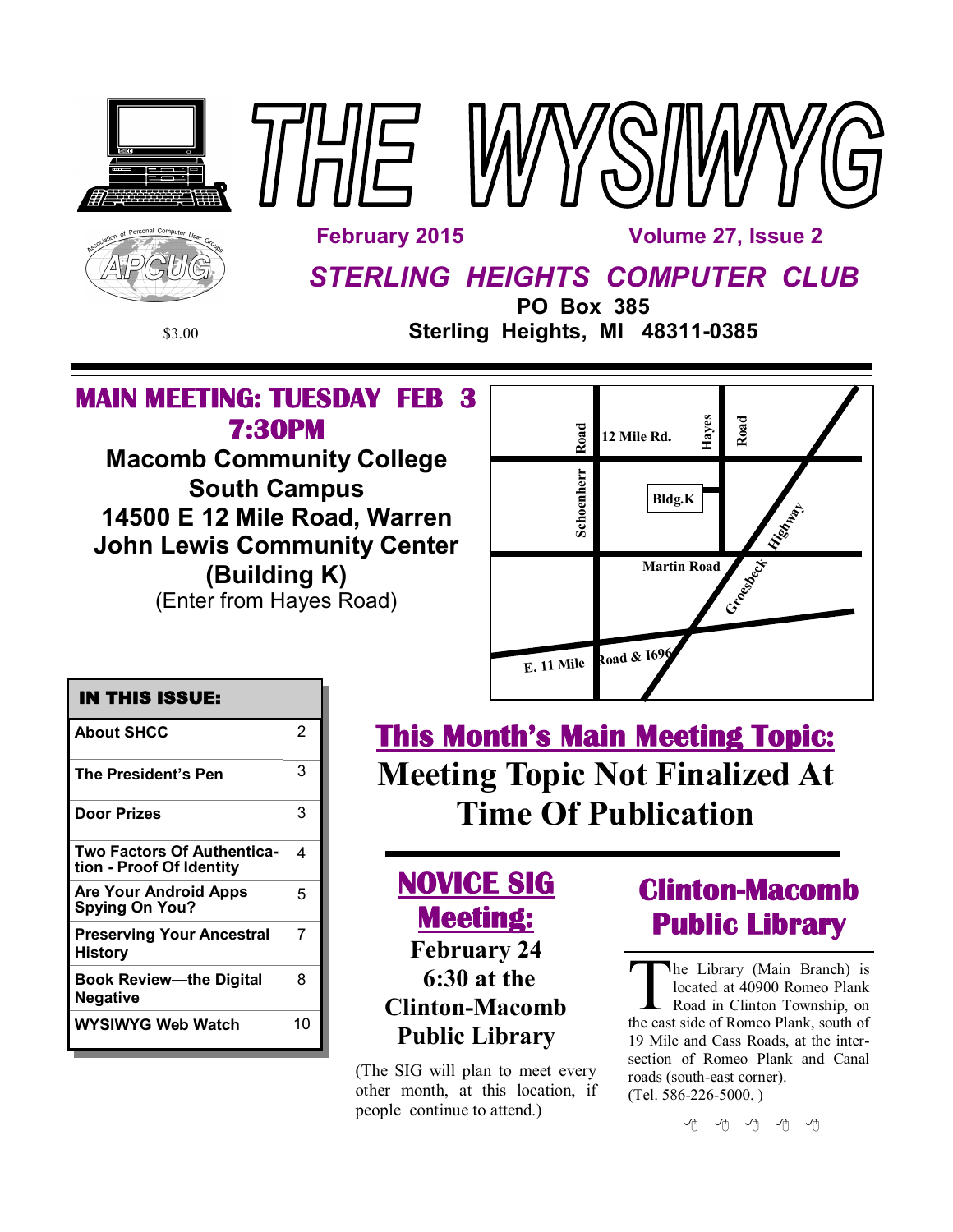#### **THE WYSIWYG** *CONSUMPTER SECTION CONSUMPTER AND LINE CONSUMPTER SECTION AND LINE CONSUMPTER SECTION AND LINE CONSUMPTER*

**Guests and visitors are welcome. People can attend any SHCC meetings during two consecutive months before deciding to become a member or not. Meetings include the main meeting and SIG. July and August don't count since there is no main meeting. Membership includes admission to all SHCC functions and the newsletter. Membership is open to anyone. It is not limited to the residents of Sterling Heights.**

### **DUES: \$25/YEAR**

### **Resource People:**

- Family Tree Firefox FoxPro General Computer Questions Hardware MS Publisher MS Word Spreadsheets
- Rick Schummer Don VanSyckel Rick Schummer Jack Vander-Schrier John Rady Rick Kucejko Rick Schummer

## **SHCC Coordinators:**

| гашну ттес<br>Firefox<br>FoxPro<br>General Computer<br>Questions<br>Hardware<br>MS Publisher<br>MS Word<br>Spreadsheets                                      | <b>INIUN DUTTUMILITEI</b><br>Don VanSyckel<br>Rick Schummer<br>Jack Vander-Schrier<br>John Rady<br>Rick Kucejko<br>Rick Schummer<br>Rick Schummer |                    | President: Mike Bader    |
|--------------------------------------------------------------------------------------------------------------------------------------------------------------|---------------------------------------------------------------------------------------------------------------------------------------------------|--------------------|--------------------------|
| <b>SHCC Coordinators:</b><br>Associate Editor<br>Door prizes<br>Greeter for visitors<br>Newsletter publisher<br>Novice SIG<br>Program Coordinator Mike Bader | Rick Schummer<br>Don VanSyckel<br>Lindell Beck<br>Rick Kucejko<br>Paul Baecker                                                                    | 2015 SHCC Officers | President: Don VanSyckel |
| Publicity<br>Resource People<br>PC SIG<br>Welcome & check-in Jim Waldrop<br>desk.<br>Web Site<br>Web Watch column                                            | Patrick Little<br>open<br>Jack Vander-Shrier<br>Don VanSyckel<br>Paul Baecker                                                                     |                    |                          |
|                                                                                                                                                              | Contact Information:                                                                                                                              |                    |                          |

| Paul Baecker           |              | 586-286-2314 webwatch@sterling    |
|------------------------|--------------|-----------------------------------|
|                        |              | heightscomputerclub.org           |
| Mike Bader             |              | 586-447-6683 mdbader@flash.net    |
| Lindell Beck           | 586-939-4278 | Ljb48312@gmail.com                |
| Ron Frederick          | 586-294-5687 | frederic@gdls.com                 |
| Jerry Hess             |              | 586-566-6166 jhess@comcast.net    |
| Rick Kucejko           | 248-879-6180 | rick@kucejko.com                  |
| Patrick Little         | 586-264-1497 | pblittle@wideopenwest.com         |
| <b>Sharon Patrick</b>  | 586-268-3626 | espee37@att.net.                  |
| <b>Rick Schummer</b>   | 586-254-2530 | rick@rickschummer.com             |
| Don VanSyckel          | 586-731-9232 | don@vansyckel.net                 |
| Jack Vander-Schrier    |              | 586-739-5952 jvanders@comcast.net |
| (Call Jack after noon) |              |                                   |



**CLUB ADDRESS:** PO Box 385, Sterling Heights, MI 48311-0385 **CLUB E-MAIL ADDRESS:** Info@SterlingHeightsComputerClub.org **CLUB WEB PAGE:** http://www.SterlingHeightsComputerClub.org

## **Four Month Meeting Schedule:**

**FEBRUARY 2015** 3 - SHCC – M**ain Meeting** 4 - COMP meeting 8 - SEMCO meeting 24 - Novice SIG

### **MARCH 2015**

- 3 SHCC M**ain Meeting** 4 - COMP meeting 8 - SEMCO meeting
- ? PC SIG

## **APRIL 2015**

- 7 SHCC M**ain Meeting**
- 1 COMP meeting
- 12 SEMCO meeting
- ? Novice SIG

#### **MAY 2015**

- 5 SHCC M**ain Meeting** 6 - COMP meeting
- 3 SEMCO meeting
- ? PC SIG

## **Other Computer Clubs:**

As a member of SHCC, you can attend meetings of other clubs where we have reciprocating membership agreements, at no charge.

#### **Computer Club of Marysville and Port Huron (COMP)**

Time: 1st Wednesday, 7:00PM Place: Mackenzie Bldg, Room 201, St Clair Community College, Clara E McKenzie Library-Science Building, 323 Erie St. Port Huron, MI (810) 982-1187 Web Page: http://www.bwcomp.org Reciprocating: Yes

#### **South Eastern Michigan Computer Organization (SEMCO)** Time: 2nd Sunday at 1:30PM Place: Altair, 1820 E Big Beaver

Road, Troy, MI 48083 (248) 840-2400 Web page: http://www.semco.org Reciprocating: Yes

#### **The OPC (Older Persons Commission) Computer Club**  Time: Every Tuesday at 10:00 Place: OPC in Rochester 248-656-1403.

Web page: www.opcseniorcenter.org. go to "Activities - Programs", then to "OPC Computer Club" for club information.

No cost for residents to join or attend meetings. \$150 fee for non-residents, (full facility usage) or \$1 per meeting. Reciprocating: No

Newsletter submissions are due 10 days before the club meeting, but the earlier the better. They should be sent to : WYSIWYG Publisher

5069 Fedora, Troy, MI 48098

OR at the e-mail addresses: newsletter@SterlingHeightsComputerClub.org

Unless stated otherwise, all materials contained in this newsletter are copyrighted by the Sterling Heights Computer Club. License is hereby granted to other clubs

(non-profit) to reprint with credit.  $\rm (C)$ 

**Page 2**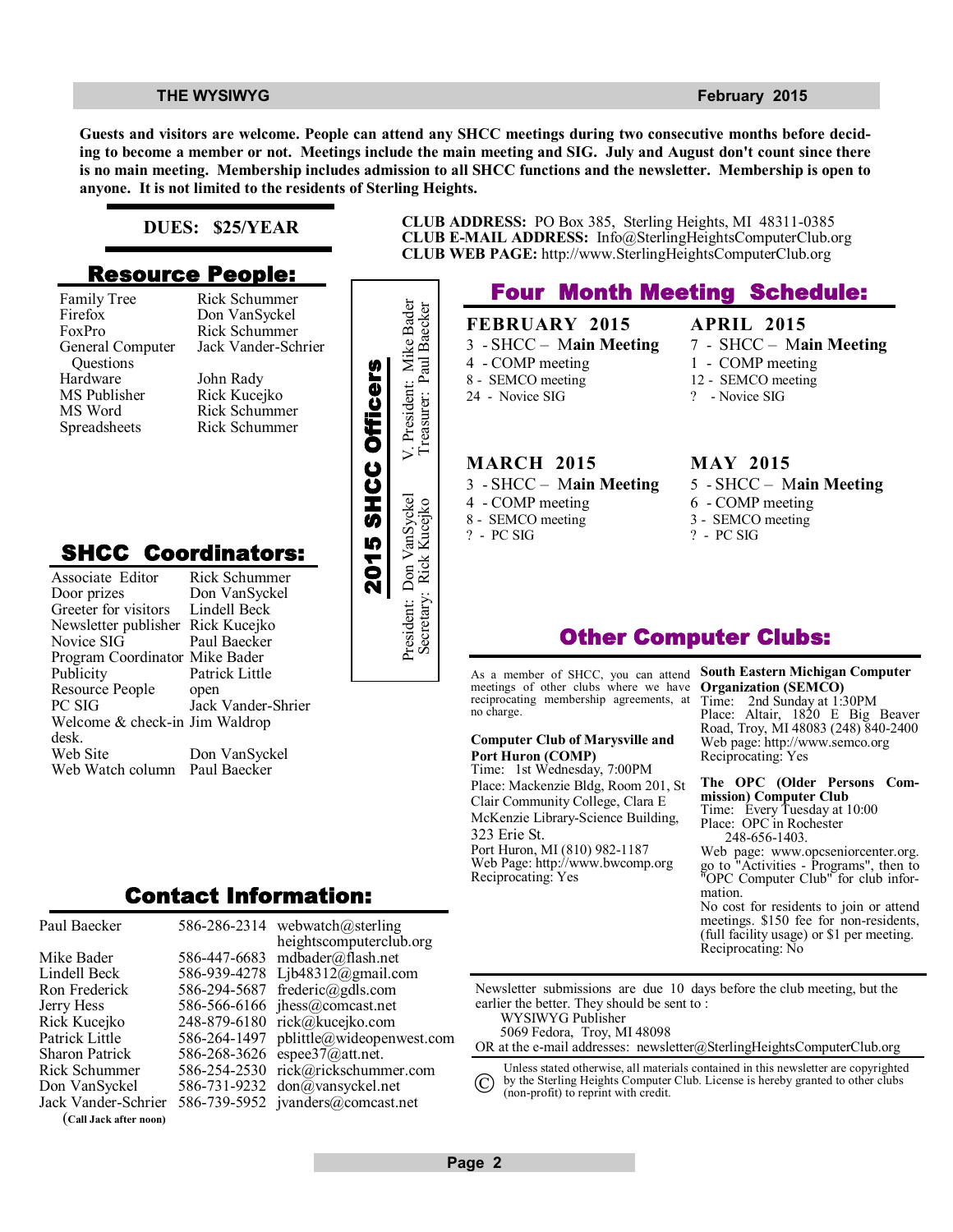#### **THE WYSIWYG FEBRUARY CONSULTER STATES AND THE WYSIWYG FEBRUARY 2015**

## **The President's Pen**

 *by Don VanSyckel*

**F** irst, I haven't said this in a while: backup, backup, backup!

How many of you have backed up your main data drive in the last week? In the last month? If you have, good. If you haven't, do it now or make a note to get the stuff to do it.

Technology keeps charging ahead. There are now desktop computers, laptop computers, table computers, and high end cell phones that have computing power. Some of the things that haven't worked in the past are small laptops and hand held computers. The problem with these, as I see it, was the market wasn't there. These devices were marketed as computers and the mass market just didn't need or want small laptops or hand held computers. In fact recently some of the laptops are getting bigger to support larger screen sizes. What good is a portable computer if you can't get enough on the screen to be useful?

The other thing that has been happening is cell phones were getting smaller and smaller a few years ago. Then cell phones started getting more capabilities and data cost fell. Now cell phones are getting bigger, mostly so they can have a larger screen. Cell phones won't become computers, at least in the near term. They have become useful smart terminals for various types of data collection. The extensive cellular network and lower data rates have made this possible. The camera in cell phones has added the ability to read the new QR codes or matrix bar codes. The accessory interface even supports a magnetic strip reader like the one on credit cards. Oh, by the way, browsing the web from a cell phone or receiving email on it is just one more way to use it as a terminal.

Everyone I know who

uses a laptop at home

has a monitor connected to it. Laptops could take over the position that desktops have if there was more commonality in them that allowed some flexibility. The problem with laptops today is there are only two things that can be optioned on them, memory and disk size. This is because both memory and disk drives are only available in standard packages. So based on this I don't see desktop computers disappearing in the next few years, although I believe their market share will go down and the laptop computer market share will go up.

Then there's tablets. There's definitely a place for them but how much market share they'll get remains to be seen. I do not have a tablet but the uses I've seen is for data entry or data access on the go. But as with the cell phone, tablets are mostly used if you have a cellular data connection to operate it with. Using a tablet at home usually involves adding monitor, keyboard, disk, power supply, and more.

So which should you get? If you're only using the computer at home and don't need or want to take it traveling, stay with a desktop. If you're going to use the computer at home and on the road, consider a laptop with an extra keyboard and monitor for home. If you're mostly a data consumer, viewing web sites, viewing face book and other social media, and viewing pictures and you want to do this anywhere and share this stuff with friends around you, then consider a tablet. If you have much data entry you might want a low end desktop for home and a tablet for away from home.

Regardless of which category you are in, you need one more thing and that's an external USB drive. That's for backup, backup, backup! Remember, no USB 2.0, but get USB 3.0. Com-



pare the transfer rates, there is a huge difference between various USB 3.0 devices.

9 9 9 9 9

## **Last Month's Meeting**

ast month was an eye opener<br>about cyber security. Macomb<br>County Reserve Deputy Jaime<br>Martinez presented "Internet Safety". ast month was an eye opener about cyber security. Macomb County Reserve Deputy Jaime Many possible pitfalls and possible precautions were presented and discussed. As technology is developed which could help make life more enjoyable, the problem is these things also make us and our information more accessible to the wrong people leaving us exposed to possible identity theft or outright property theft.

一个 一个 一个

## **Door Prizes for JAN.**

**D** oor prize drawings are held at regular club meetings. The winner's circle for January included:

**Paul Baecker** won a flash drive

**Sharon Patrick** won a package of copier paper

**Bernard DeFazio** won a can of air duster

**Frances Poiuto** won an optical USB mouse

**Richard Monk** won a package of blank CD's

**Mike Bader** won a volt meter

**Pat Little** won a CD case

**Martee Held** won a tarp

**Ken Belbot** won a flashlight

平 平 平 平 平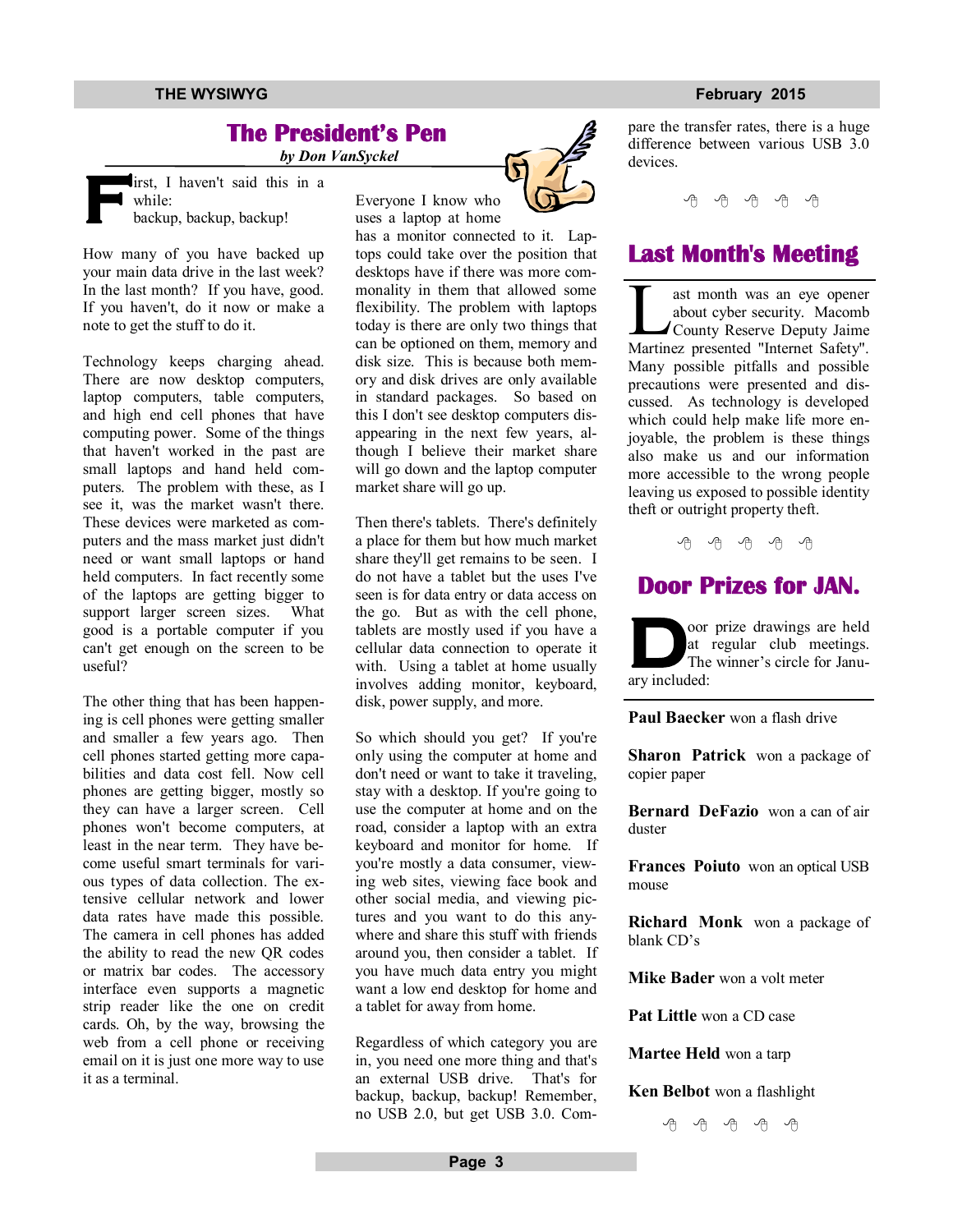### **Two Factors Of Authentication - Proof Of Identity**

**by Phil Sorrentino, The Computer Club, Inc., Sun City Center, FL** *www.scccomputerclub.org/ philsorr@yahoo.com*

W teller in a bank and request information about your bank account, the teller may ask hen you walk up to a teller in a bank and request information about you to authenticate yourself by providing a picture form of identification. But if you have been going to this bank for many years and she is familiar with you, she may just give you the information. In truth, your face and her knowledge of you have provided the necessary authentication for her to respond to your requests. Authentication is much easier in the real world than it is in the software and computer-network world.

Authentication is the act of proving one is really who one says he or she is. In the computer world, we all experience this every time we sign on to one of our accounts or websites. Typically we are asked for a User Name and a Password. The correct User Name and Password combination proves, to the software requesting these items, that we are who we say we are. Of course, we could give our User Name and Password to a friend, something we rarely want to do because then he would be able to authenticate himself as the owner of our account. "Hacking" occurs when someone or some software program attempts to guess your Password after acquiring your User Name: maybe from some public information source. (Remember, User Names are available all over the internet.) This is a form of brute force "hacking" of an account. And unfortunately, there are many other, more sophisticated, ways of hacking into an account.

So, more formally, "Authentication is the act of confirming the truth of an attribute of a datum or entity, which might involve confirming the identity of a person or software program, or ensuring that a product is what it's packaging and labeling claims to be."

In other words, Authentication involves verifying the validity of at least one form of identification. As it turns out, practically, there can be three forms of authentication, called factors. Now, two-factor authentication requires the use of two of the three authentication factors. These factors are:

- Something only the user knows (e.g., password, PIN, pattern);
- Something only the user has (e.g., ATM card, email account, mobile phone); and
- Something only the user is (e.g., biometric characteristic, such as a finger print).

(These factors are so important for authentication that they are identified in government documents in the standards and regulations for access to U. S. Federal Government systems.) Some security procedures now require *three-factor authentication,* which involves possession of a password, and a physical token, used in conjunction with biometric data, such as a fingerprint, or a voiceprint, or a retina scan.

**THE WYSIWYG FEBRUARY CONSULTER STATES AND THE WYSIWYG FEBRUARY 2015** 

Two-factor authentication is not a new concept. When a bank customer visits a local automated teller machine (ATM), one authentication factor is the physical ATM card that the customer slides into the machine ("something the user has"). The second factor is the PIN the customer enters through the keypad ("something the user knows"). Without the corroborating verification of both of these factors, authentication does not succeed. Another example is when you use your credit card for a gasoline purchase and you have to enter your ZIP code to confirm the charge. You must provide a physical factor (something you own), the card, and a knowledge factor (something you know), the ZIP code. These examples show the basic concept of a two-factor authentication system: the combination of something the user knows and something the user has.

"Something only the user knows" is termed a Knowledge factor and is the most common form of authentication used. In this form, the user is required to prove knowledge of a secret in order to authenticate, typically, a password, PIN, or a Pattern. All of us are familiar with the password which is a secret word or string of characters. This is the most commonly used mechanism for authentication. Many two-factor authentication techniques rely on a password as one factor of authentication. A PIN (personal identification number), is a secret series of numbers and is typically used in ATMs. A Pattern is a sequence of things, like lines connecting the dots on the login screen of a cell phone or tablet.

"Something only the user has" is termed a Possession factor. A key to a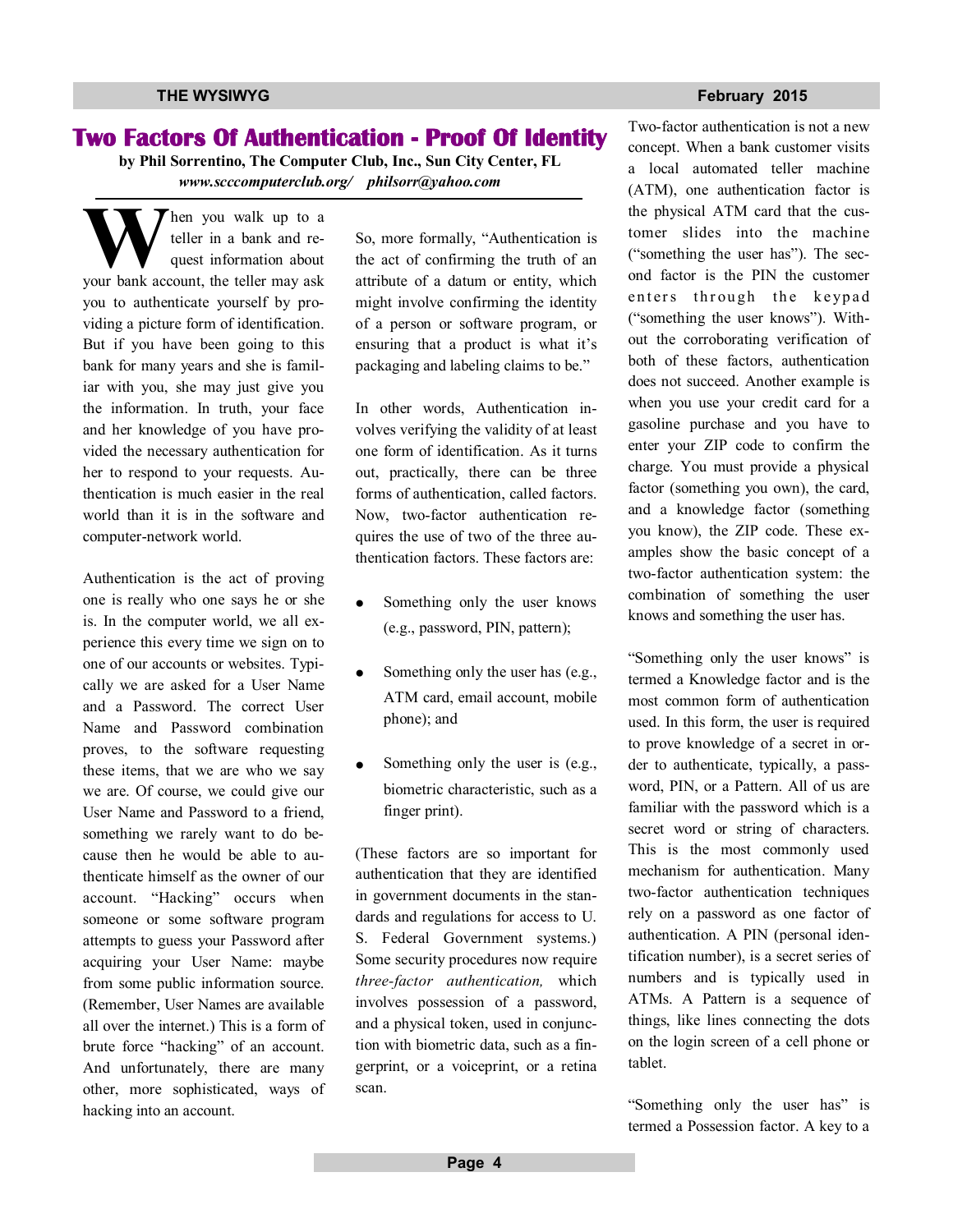### **THE WYSIWYG FEBRUARY CONSULTER STATES AND THE WYSIWYG FEBRUARY 2015**

lock is a good example. With today's computer systems your email account or your phone or a swipe-card is used as a possession factor.

"Something only the user is" is termed an Inheritance factor. Historically, fingerprints, a biometric method, have been used as the most authoritative method of authentication. Other biometric methods such as retinal scans are possible, but have shown themselves to be easily fooled (spoofed) in practice.

Two-factor authentication is sometimes confused with "strong authentication", but these are fundamentally different processes. Soliciting multiple answers to challenge questions may be considered strong authentication, but, unless the process also retrieves "something the user has" or "something the user is", it would not be considered two-factor authentication.

Two-factor authentication seeks to decrease the probability that the requester is presenting false evidence of its identity. The more factors used, the higher the probability that the bearer of the identity evidence is truly that identity. These systems ask for more than just your password. They require both "something you know" (like a password) and "something you have" (like your phone or email account). After you enter your password, you'll get a second code sent to your phone or email, and only after you enter it will you get into your account. It is a lot more secure than a password only, and helps keep unwanted snoopers out of your accounts.

Many well-known systems employ

two-factor authentication. Some of these are: Amazon Web Services, Dropbox, Facebook, Google Accounts, Microsoft/Hotmail, Paypal/ eBay, Twitter, and Evernote. The two factor authentication will typically be employed when you are using a different computer, or a computer from a different location, when trying to access one of your accounts.

Most of these two-factor implementations send you a 6 digit code via a text message for you to input when you receive it. This 6 digit code becomes the second factor to be used with the original password. This definitely adds an extra step to your log-in proc-

ess, and depending on how the account vendor has implemented it, it can be a minor inconvenience or a major annoyance. (And it also depends on your patience and your willingness to spend the extra time to ensure the higher level of security.) But in the long run the use of a two-factor authentication improves the security of your private information, no doubt something we all want.

*This article has been obtained from APCUG with the author's permission for publication by APCUG member groups.*

西 西 西

## **Are Your Android Apps Spying On You?**  *by Ira Wilsker*

#### **WEBSITES:**

 $http://www.dailymail.co.uk/$ sciencetech/article-2895004/What-Android-apps-know-Researchersreveal-software-listen-microphoneaccess-contacts-knows-exactly-are. html

http://privacygrade.org

http://privacygrade.org/apps

http://developer.android.com/ r e f e r e n c e / a n d r o i d / M a n i f e s t. permission.html

http://www.ftc.gov/news-events/pressreleases/2014/12/ftc-warns-childrensapp-maker-babybus-about-potentialcoppa

http://www.ftc.gov/news-events/pressreleases/2014/04/ftc-approves-finalorder-settling- charges-againstflashlight-app

https://play.google.com/store/apps/ details?id=com.snoopwall.privacyapp

**I** n recent months I have written several columns about internet and smart device privacy issues. Apparently, a large number of popular apps for both Android and Apple iOS devices utilize access to personal information of various types for other

than the legitimate functioning of those apps; while equally applicable to iOS devices, this week's column will focus on Android apps.

It may be totally appropriate for mapping programs, such as Waze, Google Maps, and Here to access current location data from a smart device when being used for travel routing purposes, but it may also be highly questionable why many popular games targeted towards children may also need location information, access to the microphone, contact lists, call logs, photos, camera, text messages, and other data unrelated to the proper function of that game. The issues that will be discussed in this column cover the privacy concerns of otherwise "legitimate" smart device apps, and will not be discussing or including spyware and other forms of malware.

 Most of the major sources of apps for download, such as the Google Play Store, clearly indicate the "permissions" requested or required by each individual app, and displays those permissions prior to the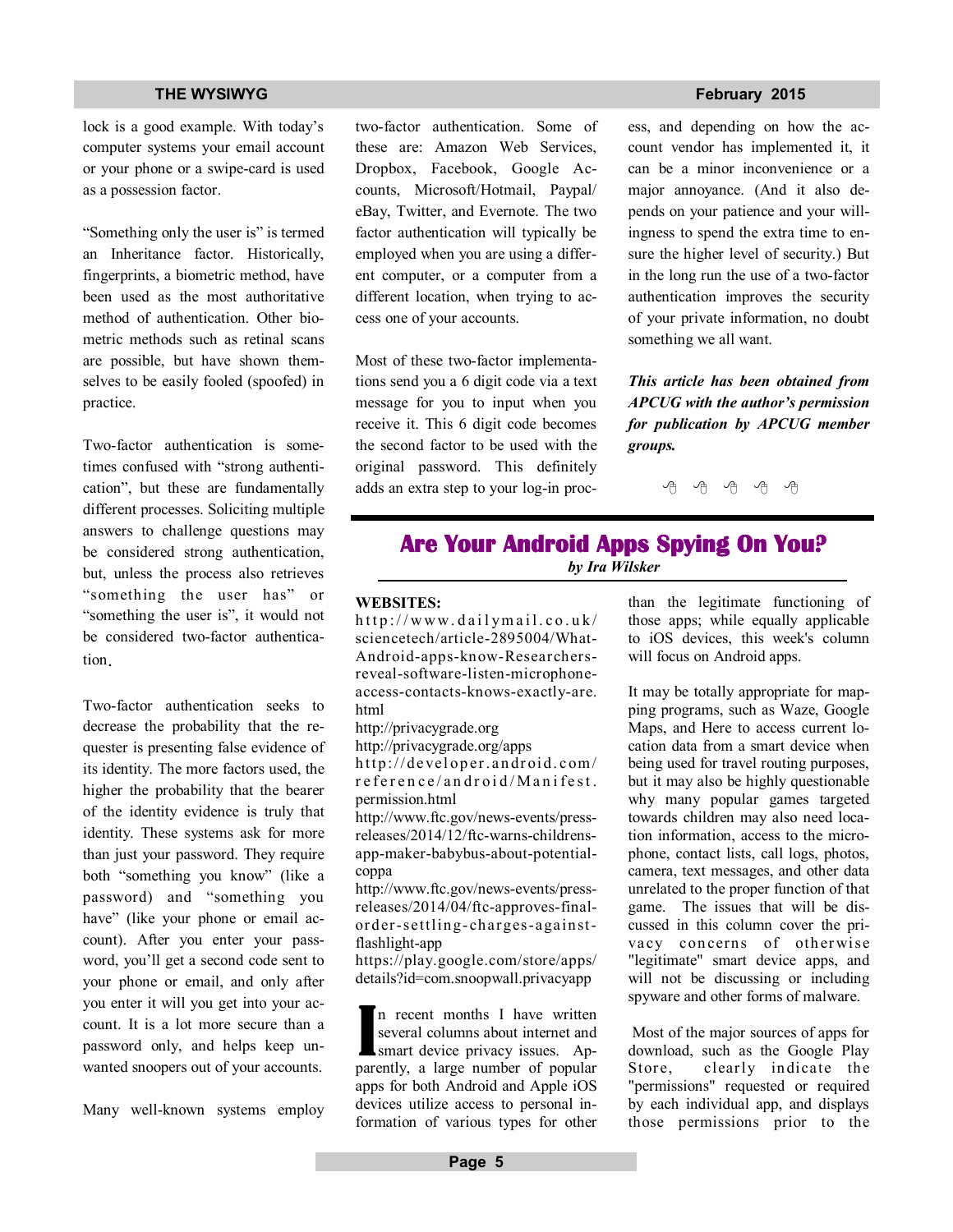#### **THE WYSIWYG FEBRUARY CONSULTER STATES AND THE WYSIWYG FEBRUARY 2015**

download and installation of those apps, and asks for the user's consent. The list of possible permissions is large, in excess of 150 (source: developer.android.com/reference/android/ Manifest.permission.html), but only a few dozen are widely used by apps. While many apps only use the minimum number of permission necessary to perform their appropriate tasks, there is also an abundance of apps that individually use many permissions well beyond those necessary for their obvious functionality, but also distribute or sell the user's information to third parties for other purposes.

One of these "other purposes" may either be to improve the functionality and usability of a particular app, or to generate revenue for the app developer by displaying unrelated targeted advertising within the app, or for sale to third parties. While it is often a matter of personal choice, possibly even selectable in the user settings for a particular app, some forms of paid advertising may be beneficial to the user. Most often, the advertising displayed is to compensate the developer of the app for creating and updating the app being used. Other times, the advertising may actually enhance the usability of a particular app; for example, when using one of the several popular road routing apps, gas stations, motels, casinos, restaurants, retailers, and other merchants of targeted user interest may be displayed along or adjacent to the planned route. By utilizing the known location of the device, and selling localized advertising on the screen, often explicitly directed to the user based on information already on the smart device, the creator of the app can afford to also display real time road conditions, and other dynamic travel information.

A group of researchers at Pittsburgh's Carnegie Mellon University, led by Professor Jason Hong, have created a website, privacygrade.org, that displays the relative privacy ratings of over a million free Android apps using a traditional "A thru D" grading scale.

It is obvious that apps receiving a grade of "A" are reasonably respecting the privacy of their users, while apps with a "D" grade may be utilizing personal information garnered from the device for much more than what is needed for the proper functioning of the app. According to Professor Hong, as quoted in the January 3 edition of the Daily Mail Online, "These advertisers are trying to get more targeted information about you, so they can get more targeted ads. These apps access information about a user that can be highly sensitive, such as location, contact lists and call logs, yet it often is difficult for the average user to understand how that information is being used or who it might be shared with. Most developers aren't evil, but they often don't know what to do with respect to privacy and security." The professor went on to explain how some developers " ... may collect data because they can, and nobody stops them."

Privacygrade.org has identified some of the worst offenders, in terms of the number of permissions that they require in order to be installed on a device, without significant regard to the necessity of those permissions to the proper functioning of the respective app. Some of the lowest rated apps that can access and possibly disseminate far more private information than is necessary for functionality are many of the popular children's games. Among the popular games targeting children that have the lowest privacy grades are Happy Fish, Fruit Ninja, Despicable Me: Minion Rush, Despicable Me, and Talking Tom. As an example, the very popular kids' game Happy Fish, which has had nearly a million copies download from Google's Play Store, is coded to determine the user's precise location, access stored photos, read stored text messages, and detect which specific Wi-Fi network is being used. According to the list of permissions listed in the Play Store, Happy Fish also can read sensitive log data, find accounts on the device, send and receive text

messages, access photos and media files in USB storage, read phone status and identity, change network connectivity, view network connections, have full network access, prevent the device from "sleeping", and gather other information from the device. According to its self-reported description in the Play store, Happy Fish is suitable for children of all ages, and has "More than 150 kinds of cute fishes are waiting for you! Join us and make a unique aquarium for yourself! Pretty ones, cuties, stunning ones-- Various fishes are waiting for you! ... Please note that Happy Fish is free to enter. But you need to pay for some items especially rare fishes  $\langle$ sic $\rangle$  and rare fish food."

While games for children may be some of the most egregious users of personal data, they are not necessarily at the top of the list in terms of the absolute number of permissions necessary. Some of the most permission laden apps are security apps, apps for communications and chat, and social networking apps. Specifically, those at the top of the Privacy Grade list in terms of number of required permissions are: AntiVirus Security with 44 required permissions; Viber (a chat utility) with 42 permissions; Facebook with 39; 360 Security - Antivirus with 39; Tango Messenger with Video & Calls 36; WhatsApp Messenger 32; and Microsoft's very popular Skype - free IM & video calls which requires 32 permissions.

It needs to be noted at this point that it is not the absolute number of permissions required that earns a grade from Privacy Grades, but also considered other factors, such as the gap between peoples' expectations about an apps behavior, and the apps actual behavior. It is expected that mapping and road routing apps would need to access GPS and network location information in order to accurately display location information; players of children's games like Fruit Ninja generally would not expect the app to physically track their location.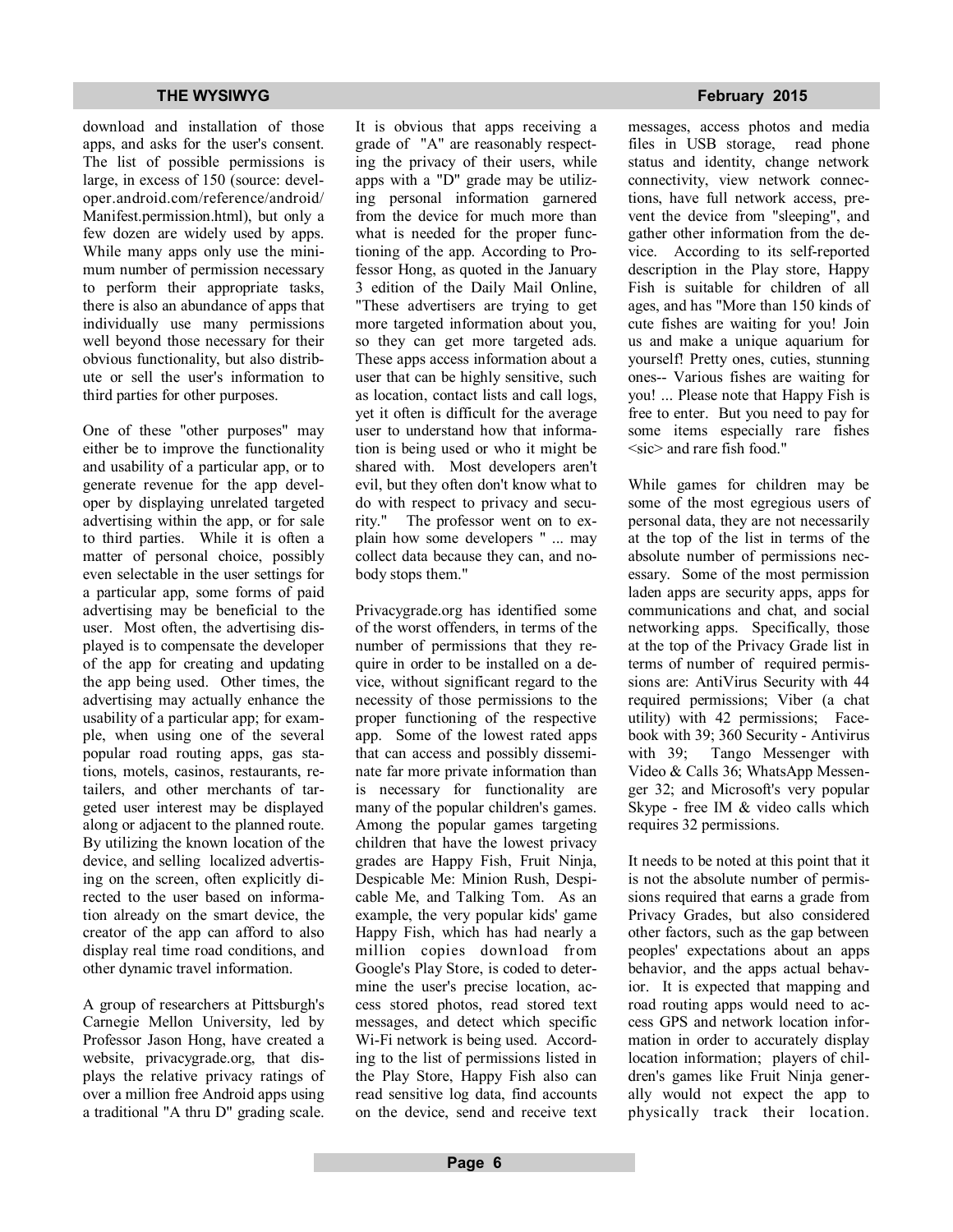(Source: privacygrade.org/faq). Waze, the very popular road routing app owned by Google which has 29 permissions earned an "A" - Excellent score, and Google Maps which requires 16 permissions, also has an "A" privacy rating. The Viber chat utility, the second highest number of permissions listed with 42, Facebook with its 39 permissions, also one of the highest numbers listed, and Skype with 32 permissions, all earned an "A"- Excellent rating. By contrast, the Happy Fish game has a "D" - Poor rating as does Despicable Me. The letter grades and summary privacy information for 1,049,549 Android apps is freely available online at privacygrade.org/apps.

 Now that smart device users are becoming more aware of the privacy risks very commonly associated with many of the apps that we are using, especially many of the popular games we play, checking the privacy rating at privacygrade.org/apps may be a worthwhile and even necessary chore. For those of you still playing varieties of "Angry Birds", be aware that most of those apps have a "C" - Fair privacy rating, but the popular "Candy Crush" series mostly have an "A" rating with a few "C" ratings sprinkled among them. Users should also be aware that if they do not want their apps tracking their location, location tracking can easily be turned off from the SETTINGS - LOCATION ACCESS - ACCESS MY LOCA-TION, but should also be aware that legitimate apps that require location information may not function properly with the location tracking function turned off.

 A special note to parents since many of the games heavily promoted to children are among the highest privacy risks listed, parents may want to consider uninstalling those games that may be illicitly gathering excessive private information.

*Reprinted with permission of the author - Ira Wilsker*

中 丹 伯 伯 伯

## **Preserving Your Ancestral History**

**by Dave Howell, Member, Computer Users of Erie, PA www.cuerie.com dhowell63neo.rr.com**

"In all the world and in all time, there isn't anyone exactly like you - with your history, your family, your stories, attitudes, or abilities."

Your stories are what makes you unique to your family, friends, and the world. Family histories are what draws you together.

Your family history is like a written memoir, a legacy that serves as a link between the past and the future. By leaving a legacy, you are giving back to life.

One of the ways to get started developing your family story is to begin with interviewing the older members of your family, 50 years or older, be they parents, grandparents, aunts, uncles, cousins and even older friends of the family. Choose a quiet time, such as after a family dinner. Make sure you won't be disturbed by telephones or other electronic gadgets. Record the interview with sound or video recorders, and/or take notes so that you get all the details and can review them later. Keep the interview no longer than 60 to 90 minutes long.

Use open-ended questions, such as "What was it like when ......?" As you listen to answers, other questions will come to mind. Ask them. Use memory triggers, such as old photographs, keepsakes, letters, places, and names of deceased family members.

Listen attentively and don't interrupt or correct. Maintain eye contact and show interest by leaning forward or nodding. If someone is talking about a

#### **THE WYSIWYG FEBRUARY CONSULTER STATES AND THE WYSIWYG FEBRUARY 2015**

painful experience, show empathy and say, "That's very sad." Expect emotion to be a part of the process.

If a person doesn't want to talk about something, just go on to the next question. An interview shouldn't last more than an hour. People do the best when they're not tired. Thank the person you've interviewed.

Here are some examples of questions to be asked:

Were you born in a hospital, at home, or elsewhere?

Who attended your birth - a physician, a midwife, or some else?

How many brothers of sisters did you have?

What are your first memories?

What kind of toys did you play with?

Did you have grandparents, aunts, uncles, or other relatives living with you or nearby while you were growing up?

Did any non-relative living with you?

What kind of clothes did you wear? Did your parents purchase them or make them?

Were you treated differently from your brothers or sisters, if you had any?

If your parents, grandparents, or ancestors before them came from overseas, what country did they come from? What year?

How important was religion in your family?

What special holidays or events did your family celebrate? Do you recall the people who came on those occasions, how they dressed?

During those special occasions, do you remember what food was served,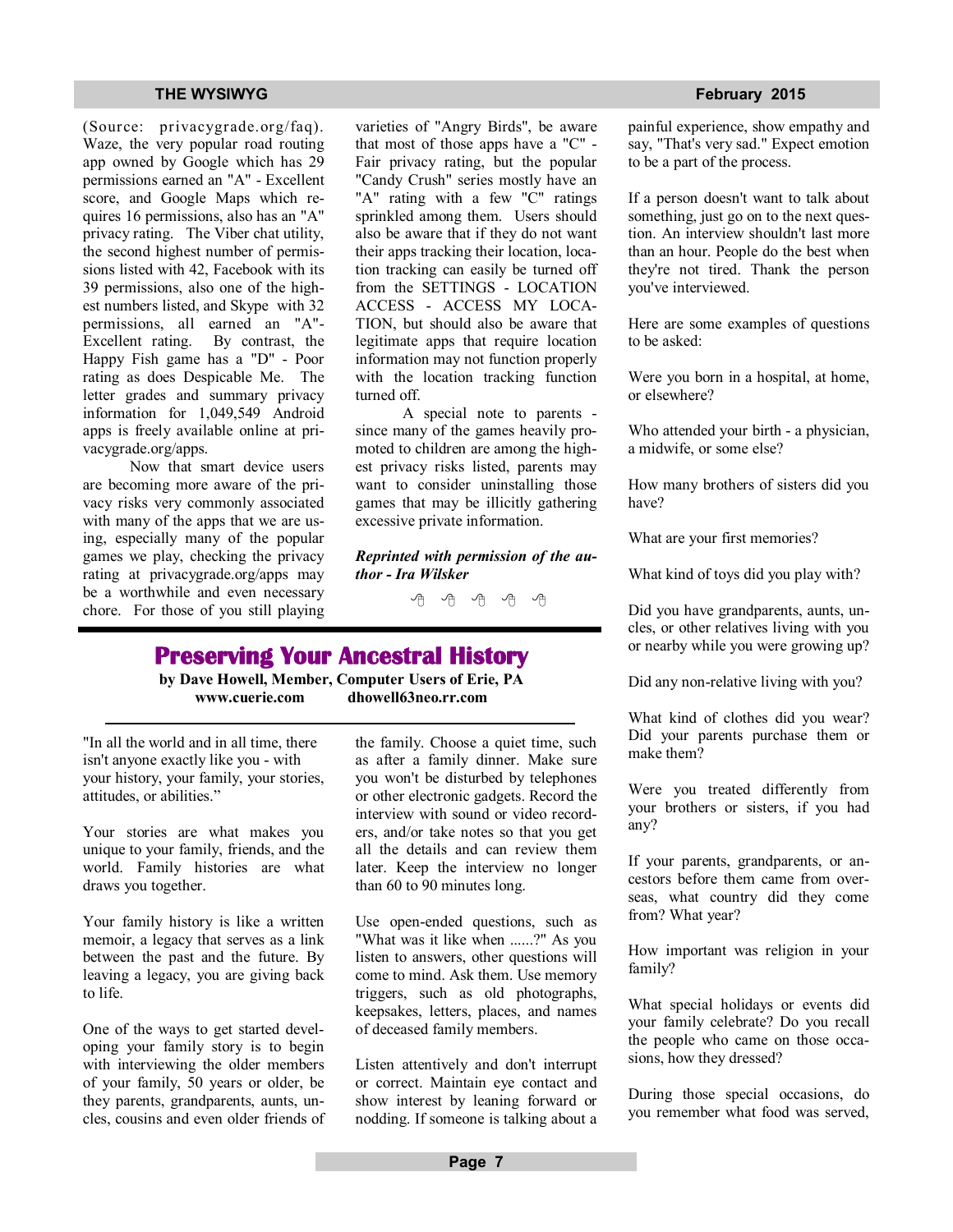#### **THE WYSIWYG FEBRUARY CONSUMING FEBRUARY 2015**

what prayers were said before the meal, and who was in charge at the table?

Can you remember how the food was prepared? Can you recall how the people at the table acted or dressed?

Did you have a piano or other musical instrument in the house?

What kind of stove did you have? How was the house heated and lighted? Did you have an icebox?

Where did you go to school? Can you recall your teachers and any other incidents at school?

Did your family move while you were growing up and how did you travel to your next house?

How did you spend your summers?

How did you meet your husband or wife?

What do you know about your family surname? Were they ever changed?

What stories, traditions, legends have come down to you about your parents,

grandparents, or other ancestors?

Is there a family cemetery or burial plot?

Were your parents active in community life? What responsibilities did that take?

Were there other languages spoken in your home besides English?

What kind of work did you do? How about your grandparents?

Did you bring any photos, mementoes, or other artifacts from your ancestors to show me?

Did you vote in any election for public offices?

On concluding the interview, ask if there are any other statements they would like to make. For example, is there something they would do over again if they had the chance?

*This article has been obtained from APCUG with the author's permission for publication by APCUG member groups.*

9 9 9 9 9

### **Book Review - The Digital Negative**

*Review by Mark Mattson, Editor, Computer Users of Erie www.cuerie.com cuerie01@roadrunner.com*

#### **The Digital Negative** *By Jeff Schewe*

**I** f you've been involved in photography for a lot of years, the title of this book may ring familiar.<br>That's because it was named as an f you've been involved in photography for a lot of years, the title Lof this book may ring familiar. homage to a work by Ansel Adams titled 'The Negative', originally published in 1955. Ansel also wrote 'The Camera' and 'The Print', of which Jeff has reworked the last tile into another homage title, 'The Digital Print'.

This volume brings you the most comprehensive look at how a digital camera produces its negative, otherwise known as the RAW file. Rather than being based on physical film emulsion and base, it is a purely digital image, living life as a collection of bits in a file on your computer. Nonetheless, it is just as important as the film negative in how it stores and presents your images to the world.

The volume is divided into six highly detailed chapters, covering topics ranging from what a digital negative is, to developing an efficient workflow to speed your image processing:

Ch. 1: What is a digital negative?

Ch. 2: Adobe RAW Image Processing: An Overview

Ch. 3: Fundamentals of Lightroom and Camera RAW

Ch. 4: Advanced RAW Processing using Lightroom or Camera RAW

Ch. 5: Deploying Photoshop to Perfect your Digital Negatives

Ch. 6: Creating an Efficient Workflow

Don't let the small number of chapters fool you: this book packs 312 pages full of content, from sample images and screenshots to tips and insights into how best to process your images.

If your camera supports shooting in RAW format, you would be better off using it to make your images than the JPEG option. JPEG gives you a smaller file size, but at the expense of losing a lot of image detail and data. RAW gives you the most image data your camera can produce, and will allow you to make your images the highest quality you could want, especially if you are trying to make a living selling your photography.



Author Schewe gives many detailed examples of how best to deal with different image types, from blown-out skies to sharpening for maximum effect.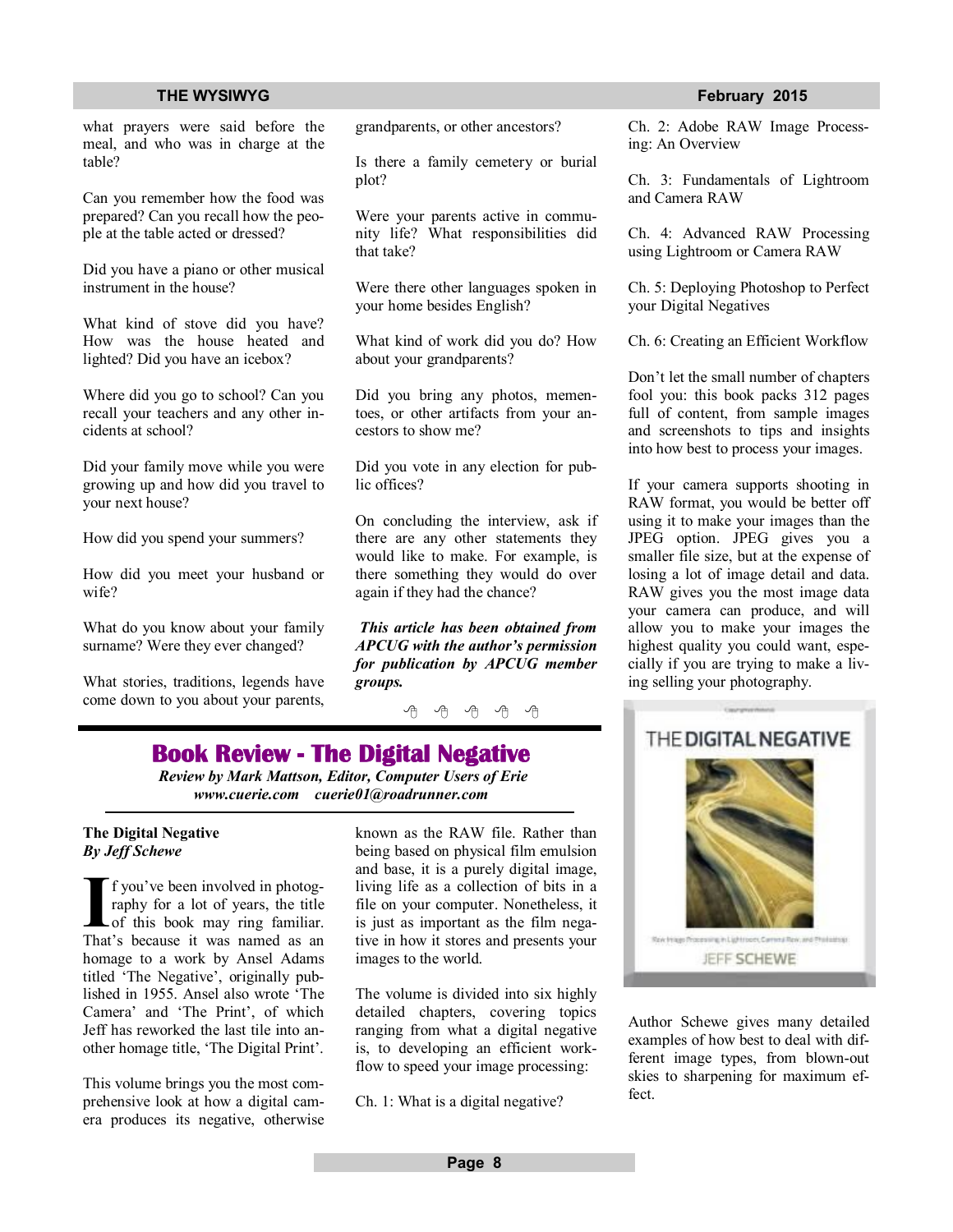The early chapters deal with what a digital negative is, how it is created, and some other technical details…but all of which are written in easy to understand language. Following this comes a look at Camera RAW and Lightroom, and explores the controls and functionality of each as related to RAW image editing. I don't think there was a control or option that was missed from either application and, again, it's in easy to read language.

The chapter on Photoshop is included as three ARE times when you need the extra power and capabilities not present in Camera RAW and Lightroom to fine-tune your images. Finally, chapter six takes a look at Jeff's workflow, from ingestion of the RAW images to archiving and outputting the finished image. It can give you a look at what you're doing, and how to improve it to be more efficient.

If you're looking for a good background primer on the Digital Negative

## **Presenters Wanted**

T he officers invite any member to make a presentation at the main meeting.

If there is some software you have been using and think others may be interested as well, or there is a computer topic you would like to present to other members, please call or e-mail Don VanSyckel. Making presentations is not that difficult. The hour goes by before you know it and there is always enough material to cover in a software package so that the hour is easy to fill.

If there is a topic you are interested in or something you would like demonstrated, please see any of the officers. They are always interested in what the members would like to see.

中 中 中 中 中

and how and what a RAW file is, this is the volume you've been waiting for. It gives you the information you need to produce the best images you can from your digital camera, and does so in a way that you won't find intimidating or confusing.

'The Digital Negative' is published by Peachpit Press (www.peachpit.com), and is available either in print form (\$39.99 list) or eBook format (\$31.99 list). You can find them also on Amazon.com, or you can order from Peachpit and use your UG discount code. The print ISBN is 978-0-321- 83957-2 and the eBook ISBN is 978- 0-13-306436-0.

*This article has been obtained from APCUG with the author's permission for publication by APCUG member groups.*

中 丹 丹 丹 丹

## **Member Classified Ads**

**Ads**<br> **S** end any classifieds to the<br>
WYSIWYG Publisher at the<br>
club's PO Box, or to his<br>
e-mail address posted on page 2 of end any classifieds to the WYSIWYG Publisher at the club's PO Box, or to his the newsletter.

Ads are available to SHCC members and are limited to computer related items for non-commercial purposes. There is no charge for members classified ads.

平 平 平 平 平

**If your dues are paid the month they are due, as shown on the invoice the club sends, you automatically get an extra month of membership. This policy has been in effect for many years but newer members may not be aware of this "free month" policy.**

## **Request For Door Prizes**

**Y**accumulating useful items for the door<br>
accumulating useful items for the door  $\sum$  our Computer Club Needs You, or at least your 'stuff.' We could use a bit of help in prize give away. Please take a look and see if you have any computer related items or equipment that you no longer need and that might be of value to another club member. If you come across some treasures, just bring them to the next club meeting and pass them along at the speaker's table.

中 中 中 中 中

**If your e-mail or mail address changes, please e-mail: secretary@SterlingHeights ComputerClub.org**

**VISIT THE SHCC WEB PAGE: http://www. SterlingHeightsComputerClub.org**

## **SHCC Emergency Cancellation**

 **The Sterling Heights Computer Club might find it necessary to cancel an event if the weather gets bad enough. All members of** he Sterling Heights Computer Club might find it necessary to cancel an event if the weather SHCC have an email address. One of the SHCC officers will send an email to the addresses SHCC has on file alerting members to the event cancellation. Decisions will not be made before 4:00 PM and decisions will be made by 6:00 PM for the regular 7:30 PM meetings. If weather is questionable an email confirming that the event is NOT cancelled might be sent, so please carefully read any SHCC announcement about events. If your email is broken, call an officer. Don't leave a message, but instead call another officer if you don't talk to someone live. It is your responsibility to keep the email you have listed with SHCC current.